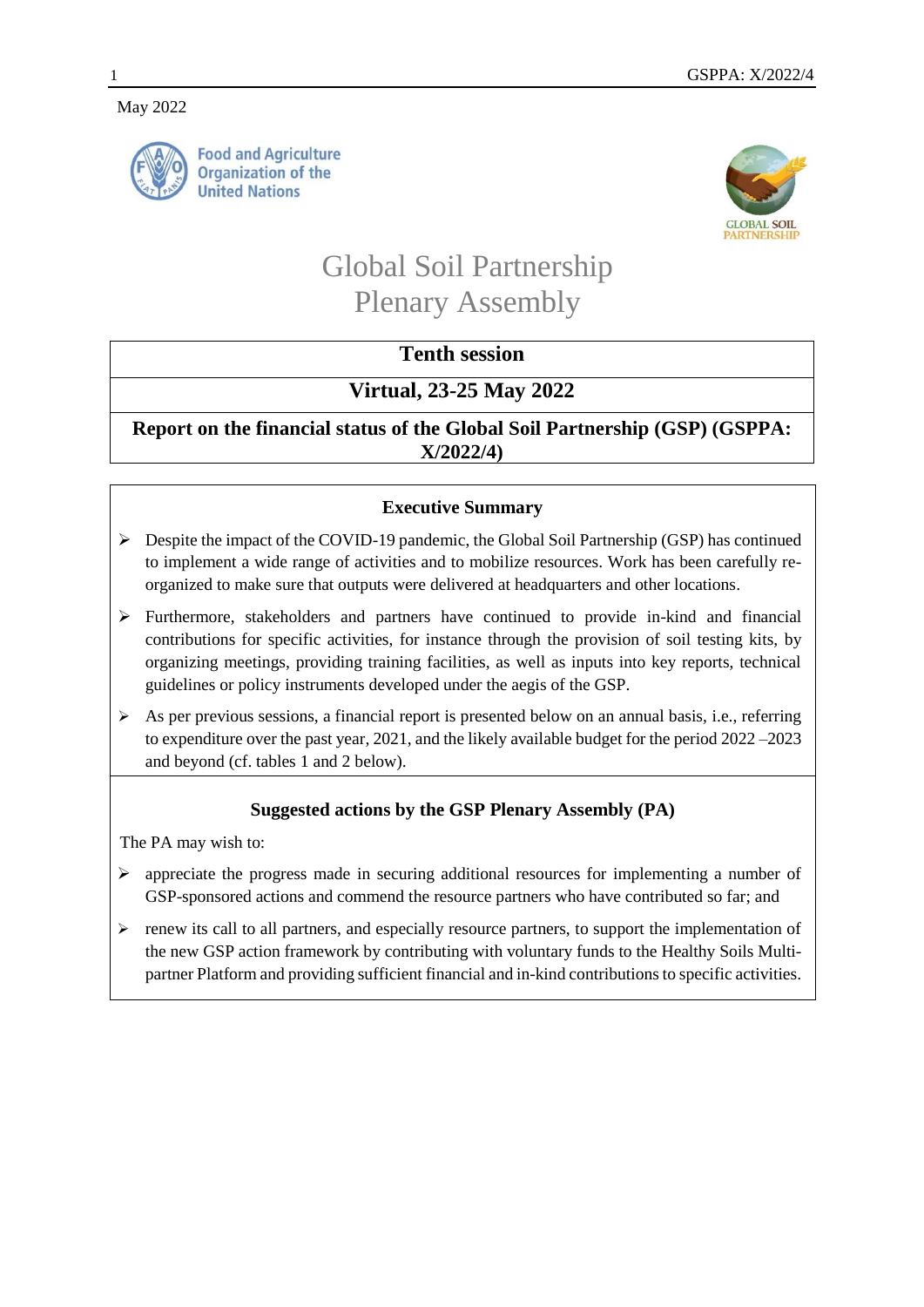#### **4.1 Financial status of GSP**

- 1. The PA may recall that FAO's contribution from its Regular Budget, as specified in the Terms of Reference (ToRs) approved by the FAO Council, is limited to hosting the GSP Secretariat at FAO headquarters in Rome, Italy, and only in terms of core support staff. Since November 2020, a new P3 technical officer position on soils was created by the Secretariat, demonstrating a clear commitment by the Organization to the growing interest in the cause of healthy soils.
- 2. The priority of the Secretariat was to enhance its technical capacities to respond to the requests for technical support from FAO Members. In this regard, all resource mobilization efforts included the recruitment of consultants following the related FAO policies.
- 3. As shown in the table below, another important contribution from FAO's Regular Budget came via the implementation of a number of FAO's Technical Cooperation Programme (TCP) projects which are of direct relevance to the GSP's activities.
- 4. Since the inception of the GSP and particularly after the establishment of the Healthy Soils Facility and its successor the Healthy Soils Multi-partner Platform, substantial progress has been made in mobilizing extra-budgetary resources. A brief recapitulation of contributions and projects is given in the following paragraphs.
- 5. Overall, the European Commission (EC) has provided EUR 3.5 million since 2015 to date, the equivalent of some USD 3.8 million. These funds were particularly instrumental during the GSP establishment phase, enabling it to establish various components, mainly the Intergovernmental Technical Panel on Soil (ITPS), the formulation of core normative tools and publications such as the Status of the World's Soil Resources (SWSR), the Revised World Soil Charter, the launch of World Soil Day (WSD), the Voluntary Guidelines for Sustainable Soil Management (VGSSM), the Global Soil Organic Carbon map, as well as capacity development activities.
- 6. The Russian Federation has provided funding via three successive projects over the period 2015- 2023 amounting to USD 5 million. This assistance has been of paramount importance, for instance in facilitating the preparation of the VGSSM, the establishment of the Glinka World Soil Prize, the execution of the implementation plan of the Eurasian Soil Partnership, the Global Soil Organic Carbon Map, the State of Knowledge of Soil Biodiversity report, the Global Assessment of Soil Pollution report, and different projects on soil salinity and capacity development, etc.
- 7. The Switzerland has provided an overall contribution of USD 1 500 000. An initial contribution was made for the implementation of the International Year of Soils in 2015 to the tune of USD 100 000 and a further contribution of USD 30 000 was used for organizing the Global Symposium on Soil Organic Carbon (GSOC17). A direct contribution of USD 650 000 was made allowing the GSP to execute multi-donor projects. This type of contribution is much appreciated, being very cost effective and it is hoped that other donors can emulate this example. Australia has contributed this year with a budget of USD 250 000 to the latest multi-donor project.
- 8. China provided an Associated Professional Officer to the Secretariat for 2017-2019. Another expert was also seconded to the Secretariat for four months during 2019. China has also contributed USD 1 million for two projects on soil fertility in two African countries, Rwanda and Uganda. New project pipelines to raise an additional USD 1 million are being discussed with relevant representatives..
- 9. The Netherlands provided funds to a multi donor project of USD 150 000 which ended in 2018 and renewed its support for an amount of USD 450 000 to another multi-donor project for the period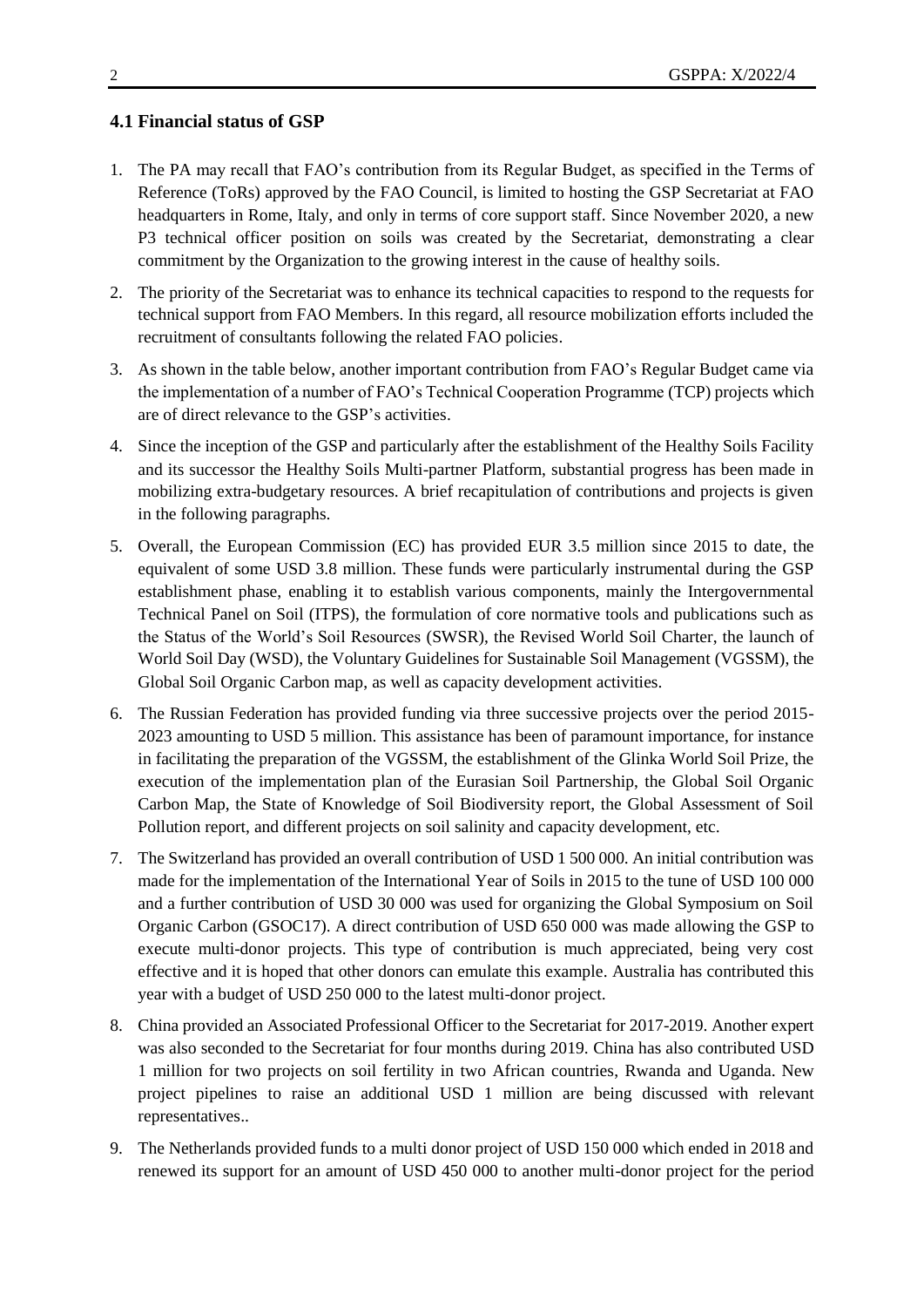May 2022

2019-2021, ending in May 2021. Overall, the Netherlands has supported with USD 600 000. The resources were used for the preparation of campaign materials for World Soil Day (WSD), to draft various technical reports, to conduct training on sustainable soil management (SSM), and the organization of global symposia.

- 10. Germany has recently provided USD 1 500 000 for an important project (2019-2022) which is related to sustainable soil management (SSM) for nutrition-sensitive agriculture. It is being implemented in Bangladesh, Burkina Faso, and Malawi, and is mainly focused on improving the micronutrient content of food through SSM.
- 11. More recently, the Republic of Korea provided USD 1 400 000 for a project focused on the development of the Soil Atlas of Asia and National Soil Information Systems in member countries of the Asian Food and Agriculture Cooperation Initiative (AFACI) for the period 2020-2023.
- 12. Consistent with the call from the PA to diversify resource partners, the private sector may be an important source of assistance to the GSP's operations. All potential private donors i.e., non-state stakeholders have to be scrutinized through special internal procedures in order to be considered eligible to become donors. For example, PhosAgro has contributed USD 150 000 in 2018 to the organization of the Global Symposium on Soil Pollution and the campaign, "Be the solution to soil pollution". Furthermore, they have contributed USD 1 200 000 for a project focused on the Global Soil Laboratory Network (GLOSOLAN) and the Soil Doctors programme from 2019-2021. Additional budget was granted in 2021 for an amount of USD 1 200 000 making the overall contribution of USD 2 400 000 up to 2023.
- 13. The current picture shows that the budget available for 2021 and 2022 has increased in comparison to 2019, while more contributions are expected to materialize. Due attention is being paid to regular reporting in both narrative and financial form to the current donors, stressing the good results achieved and thus demonstrating that further support would be worthwhile.
- 14. It is also important to recognize the small financial and in-kind contributions made by partners, for instance in organizing GSP meetings, contributing to the global maps, translating documents, seconding staff to the Secretariat, etc. In 2022, the Land Development Department of Thailand donated 1 000 soil pH testing kits to be distributed to countries under the Soil Doctors Programme.
- 15. A more complete account of all financial contributions, including from TCP resources, is given in the following paragraph and tables. It is important to note that a regional TCP for the Near East and North Africa (NENA) and for Latin America (RLC) regions are being finalized at the time of writing.
- 16. Overview of resources to support GSP work, as follows:
	- **Previous years up to 2015: USD 2 878 274**
	- **Year 2016: USD 1 950 701**
	- **Year 2017: USD 2 759 788**
	- **Year 2018: USD 2 442 661**
	- **Year 2019: USD 3 649 868**
	- **Year 2020: USD 3 054 551**
	- **Year 2021: USD 6 945 970**
	- **Overall resources mobilized: USD 24 563 252**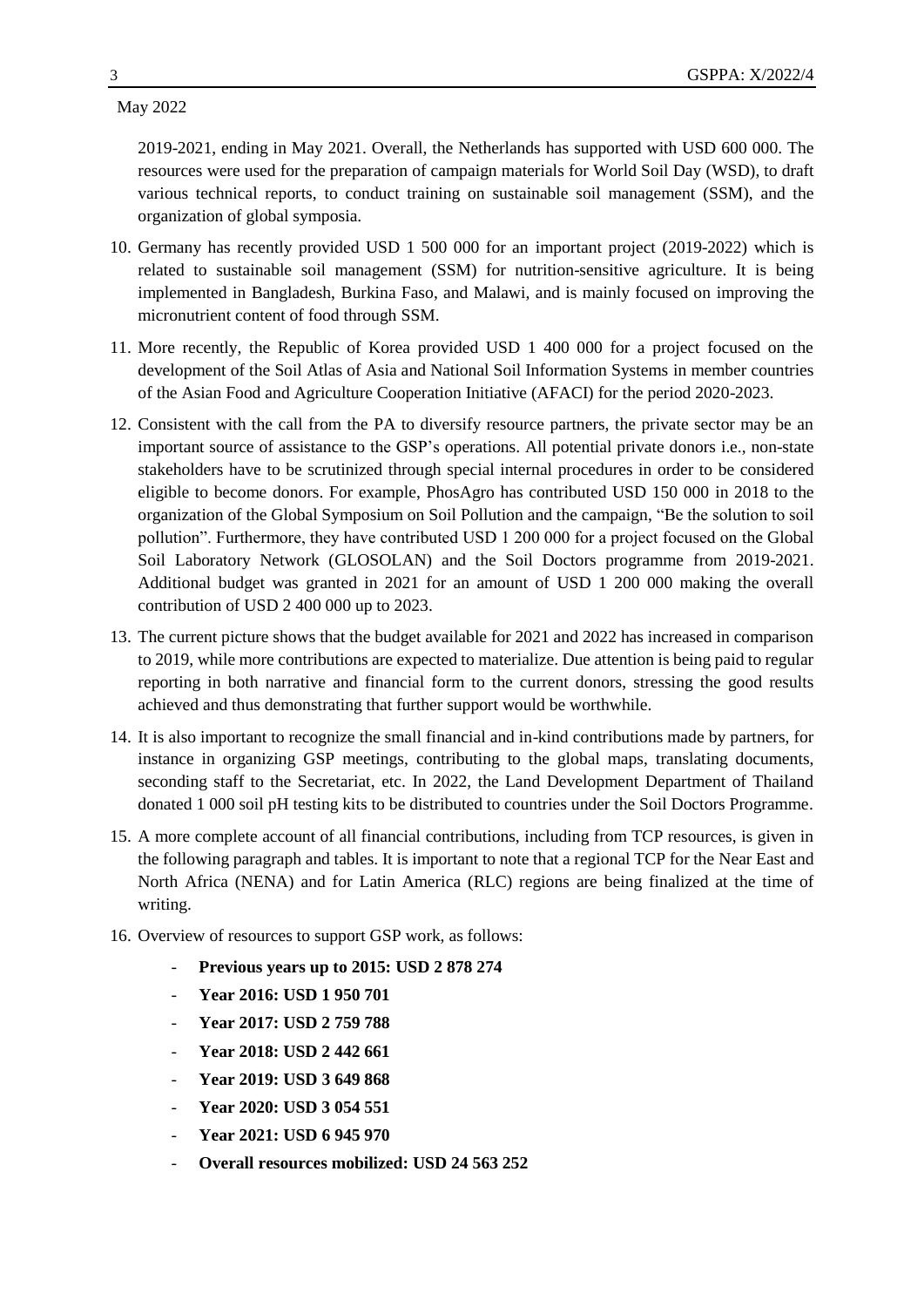| Years 2022-2023 available budgets (as of 1 January 2022)                                                                                                              |                       |                                                                    |                                  |  |
|-----------------------------------------------------------------------------------------------------------------------------------------------------------------------|-----------------------|--------------------------------------------------------------------|----------------------------------|--|
| <b>Voluntary Contributions (Projects)</b>                                                                                                                             | Project<br><b>NTE</b> | <b>Total Budget</b><br>(USD)                                       | <b>Budget Available</b><br>(USD) |  |
| GCP/UGA/059/CPR (Capacity development on Sustainable Soil<br>Management for Africa (1) - Uganda)                                                                      | 05-Jul-22             | 500,000                                                            | 183,903                          |  |
| GCP /RWA/040/CPR (Capacity Development on sustainable Soil<br>Management for Africa $(2)$ – Rwanda)                                                                   | $05$ -Jul-22          | 500,000                                                            | 199,681                          |  |
| GCP/GLO/730/GER (Sustainable soil management for nutrition-<br>sensitive agriculture in Sub-Saharan Africa and South East Asia<br>period 2018-2021)                   | 31-Aug-22             | 1,500,000                                                          | 107,476                          |  |
| MTF/GLO/962/PHO (Implementation of Sustainable Soil<br>Management through the Soil Doctors programme and the Global<br>Soil Laboratory Network)                       | 30-Jun-23             | 2,410,398                                                          | 877,290                          |  |
| GCP/GLO/031/ROK (Development of the Soil Atlas of Asia and<br>National Soil Information Systems 2020-2023)                                                            | 31-Aug-23             | 1,400,000                                                          | 672,638                          |  |
| GCP/GLO/772/RUS Support to the promotion of sustainable soil<br>management in the framework of the Global Soil Partner - GSP<br>Russian funded project - Phase III    | 31-Dec-23             | 2,000,000                                                          | 2,000,000                        |  |
| GCP/GLO/1008/MUL Enhancing soil health and the provision of<br>ecosystem services by soils through RECSOIL and Soil Doctors                                           | 30-Sep-24             | 1,050,894                                                          | 1,050,894                        |  |
| UTF /AZE/021/AZE (Improvement of Seed and Agro-Chemical Lab<br>and Certification Services under Agrarian Services Agency)                                             | 15-Dec-24             | 1,800,000                                                          | 1,800,000                        |  |
| GCP /SLC/214/GFF (Caribbean Soil Management for Restored<br>Watersheds and Sustainable Food Systems Project:<br>SOILCARE(FSP))                                        | 23-Nov-25             | 7,271,963                                                          | 4,418,008                        |  |
| GCP /SLC/215/SCF (Caribbean Soil Management for Restored<br>Watersheds and Sustainable food systems Project: SOILCARE-                                                |                       |                                                                    |                                  |  |
| SCCF (FSP))                                                                                                                                                           | 23-Nov-25             | 883,242                                                            | 456,418                          |  |
| Total                                                                                                                                                                 |                       | 19,316,497                                                         | 11,766,308                       |  |
| <b>TCP</b> projects                                                                                                                                                   | Project<br><b>NTE</b> | <b>Total Budget</b><br>(USD)                                       | <b>Budget Available</b><br>(USD) |  |
| TCP/LIR/3804 (Strengthening soil analysis and information systems<br>to enhance sustainable soil management and support evidence-based<br>decision making in Liberia) | 28-Feb-23             | 440,000                                                            | 250,701                          |  |
| TCP/RAB/3802 (Capacity development for the sustainable<br>management of soil resources in the NENA region to achieve the UN<br>Sustainable Development Goals (SDGs))  | 31-Dec-22             | 400,000                                                            | 245,985                          |  |
| TCP/CPR/3806 (Conservation and Sustainable Management of Black<br>Soil in Jilin Province)                                                                             | 30-Apr-23             | 200,000                                                            | 198,232                          |  |
| TCP/STP/3802/C1 (Appui à la caractérisation des sols agricoles de<br>Sao Tomé et Principe)                                                                            | 28-Feb-22             | 67,000                                                             | 32,412                           |  |
| TCP/TUR/3802/C2 (Enhancement of soil and fertilizer management)                                                                                                       | 28-Feb-22             | 95,000                                                             | 16,250                           |  |
| TCP/RLA/3805 (Apoyo a la cooperación regional para la gestión<br>climática de los ecosistemas agrícolas con énfasis en agua y suelo)                                  | 30-Nov-22             | 375,000                                                            | 223,639                          |  |
| <b>Total</b>                                                                                                                                                          |                       | 1,577,000                                                          | 967,219                          |  |
| <b>Regular Programme</b>                                                                                                                                              |                       | <b>Total Budget</b><br>2021-2022 (USD)                             | <b>Budget Available</b><br>(USD) |  |
| <b>GSP</b> Secretariat staff                                                                                                                                          |                       | 906,408                                                            | 906,408                          |  |
| Plenary Assembly of GSP                                                                                                                                               |                       | 100,000                                                            | 100,000                          |  |
| <b>Total</b>                                                                                                                                                          |                       | 1,006,408<br><b>Overall Available Balance as of 1 January 2022</b> | 1,006,408<br>13,739,935          |  |

#### **Table 1: Ongoing projects from voluntary contributions and FAO's contributions**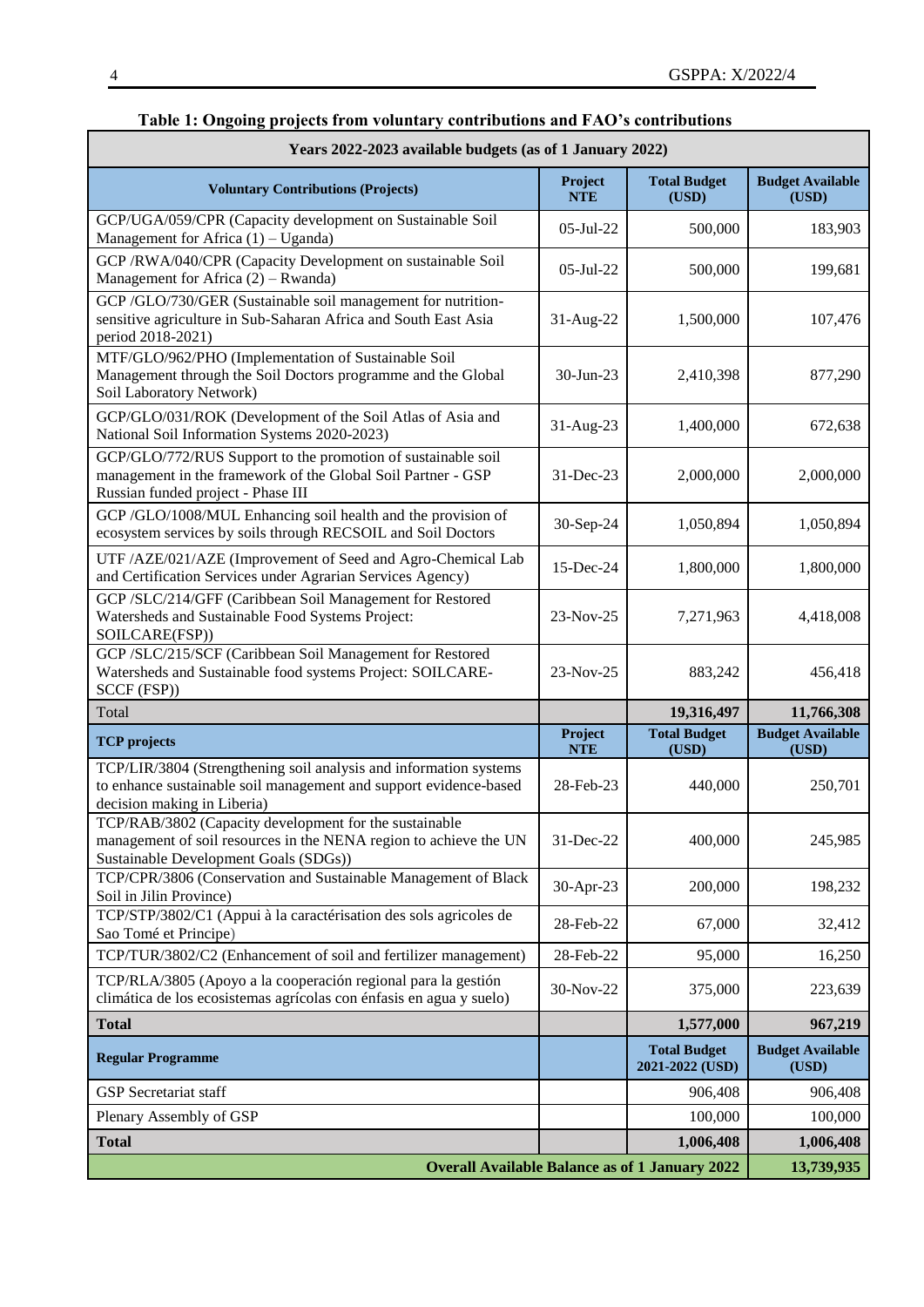May 2022

| <b>Voluntary contributions under negotiation</b>                       |              |                           |  |
|------------------------------------------------------------------------|--------------|---------------------------|--|
| <b>Project</b>                                                         | <b>Donor</b> | <b>Total amount (USD)</b> |  |
| GCP/AZE/019/GFF (Towards Land Degradation-Neutral<br>Azerbaijan (FSP)) | <b>GEF</b>   | 2,091,781                 |  |
| <b>Total Estimate</b>                                                  |              | 2,091,781                 |  |

| <b>TCP</b> under negotiation                                                      |                       |                           |
|-----------------------------------------------------------------------------------|-----------------------|---------------------------|
| <b>Project</b>                                                                    | <b>Donor</b>          | <b>Total amount (USD)</b> |
| Recarbonización de suelos silvopastoriles RECSOILMEX -<br>Estudio de factibilidad |                       | 200,000                   |
|                                                                                   | <b>Total Estimate</b> | 200,000                   |